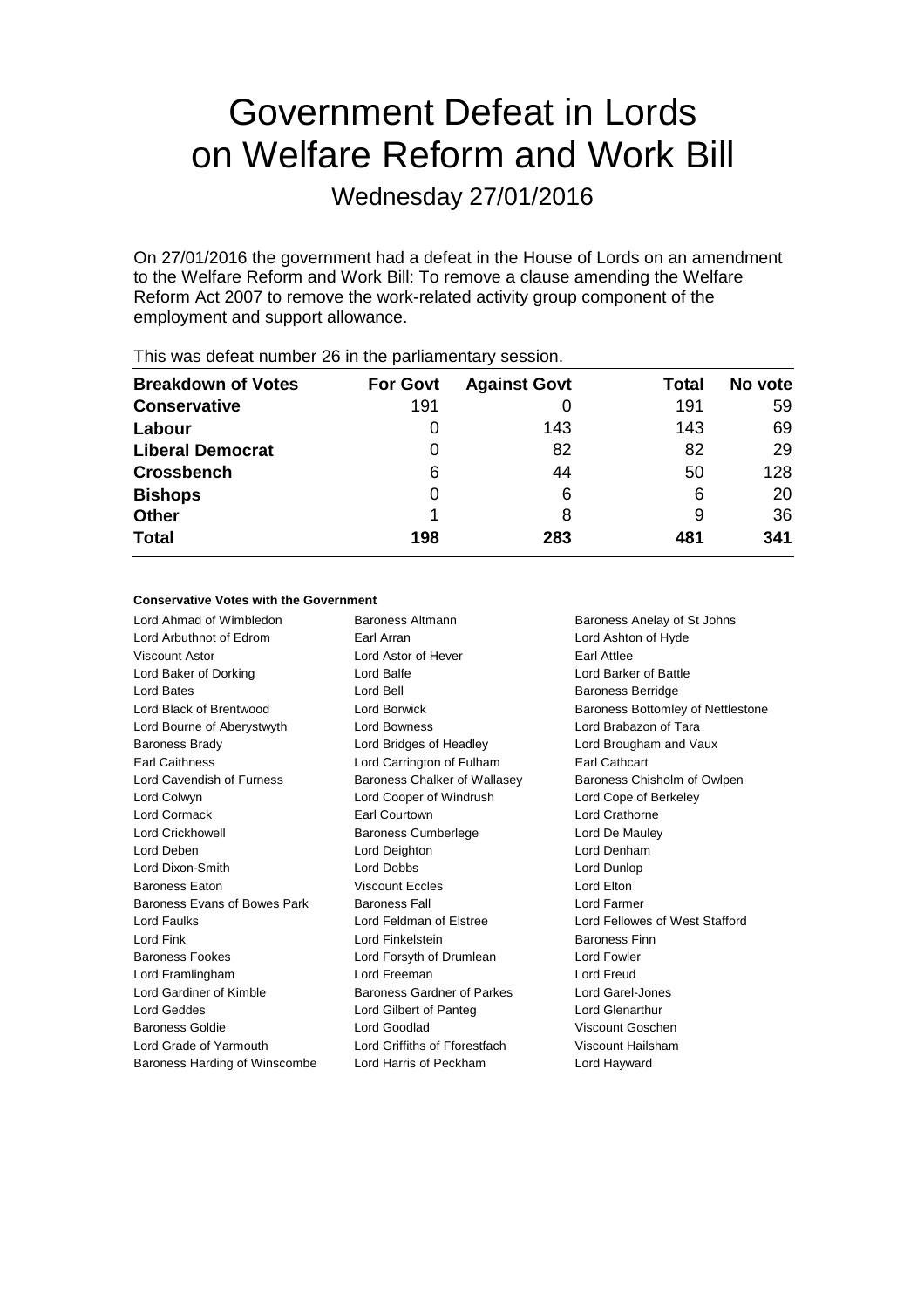Lord Young of Cookham Viscount Younger of Leckie

Baroness Helic **Baroness Helic** Lord Henley **Baroness Heyhoe Flint** Lord Higgins Lord Hodgson of Astley Abbotts Baroness Hodgson of Abinger Lord Holmes of Richmond Earl Home<br>
Lord Horam 
Lord Howard of Rising 
Lord Howard of Ly Lord Horam **Lord Howard of Rising** Lord Howard of Lympne Earl Howe Lord Howell of Guildford Lord Hunt of Wirral Lord Inglewood Lord James of Blackheath Baroness Jenkin of Kennington Lord Jopling **Lord Keen of Elie** Lord Keen Club Lord King of Bridgwater Lord Kirkham **Baroness Knight of Collingtree** Lord Lamont of Lerwick Lord Lang of Monkton Lord Lansley Lord Lawson of Blaby Lord Leigh of Hurley Lord Lexden Lord Lingfield Earl Liverpool Lord Livingston of Parkhead Lord Lupton Lord Lyell Lord MacGregor of Pulham Market Lord Mackay of Clashfern Lord Magan of Castletown Lord Marlesford Lord Mawhinney Lord McColl of Dulwich **Baroness McGregor-Smith** Baroness McIntosh of Pickering Baroness Mobarik **Baroness Mone** Baroness Mone Lord Moore of Lower Marsh Baroness Morris of Bolton Lord Moynihan Lord Naseby Lord Nash **Baroness Neville-Jones** Baroness Newlove Baroness Noakes Lord Northbrook Lord Norton of Louth Lord O'Shaughnessy **Baroness O'Cathain** Lord O'Neill of Gatley Lord Palumbo Lord Patten Lord Patten of Barnes Baroness Pidding **Lord Plumb** Lord Plumb **Lord Polak** Lord Popat **Lord Porter of Spalding Lord Prior of Brampton** Baroness Redfern **Lord Renfrew of Kaimsthorn** Viscount Ridley Lord Risby **Lord Robathan** Baroness Rock Lord Sanderson of Bowden Lord Sassoon Baroness Scott of Bybrook Baroness Seccombe Earl Selborne Lord Selkirk of Douglas Lord Selsdon Baroness Shackleton of Belgravia Baroness Sharples Lord Sheikh **Baroness Shephard of Northwold** Lord Sherbourne of Didsbury Baroness Shields **Earl Shrewsbury** Earl Shrewsbury **Lord Smith of Hindhead** Lord Spicer **Baroness Stedman-Scott** Lord Sterling of Plaistow Baroness Stowell of Beeston Lord Strathclyde Baroness Stroud Lord Suri Lord Taylor of Holbeach Lord Tebbit Lord Trefgarne Viscount Trenchard Lord Trimble Lord True Lord Tugendhat Viscount Ullswater Baroness Verma Lord Wakeham Baroness Warsi Lord Wasserman Baroness Wheatcroft Lord Whitby Lord Willetts **Baroness Williams of Trafford** Lord Young of Graffham

### **Conservative Votes against the Government**

### **Labour Votes with the Government**

## **Labour Votes against the Government**

Baroness Adams of Craigielea Lord Alli **Baroness Andrews** Baroness Andrews Baroness Armstrong of Hill Top Lord Bach Baroness Bakewell Lord Bassam of Brighton Lord Beecham Lord Berkeley Lord Blunkett Lord Boateng Lord Borrie Lord Bragg **Lord Brennan** Lord Brennan Lord Brooke of Alverthorpe Lord Brookman Lord Campbell-Savours Lord Carter of Coles Lord Cashman Viscount Chandos Lord Clark of Windermere Lord Clinton-Davis **Lord Collins of Highbury** Baroness Corston Baroness Crawley **Lord Cunningham of Felling Carol** Lord Darling of Roulanish Lord Davies of Oldham Baroness Dean of Thornton-le-Fylde Baroness Donaghy Lord Donoughue **Baroness Drake** Lord Dubs Lord Elder **Baroness Farrington of Ribbleton** Lord Faulkner of Worcester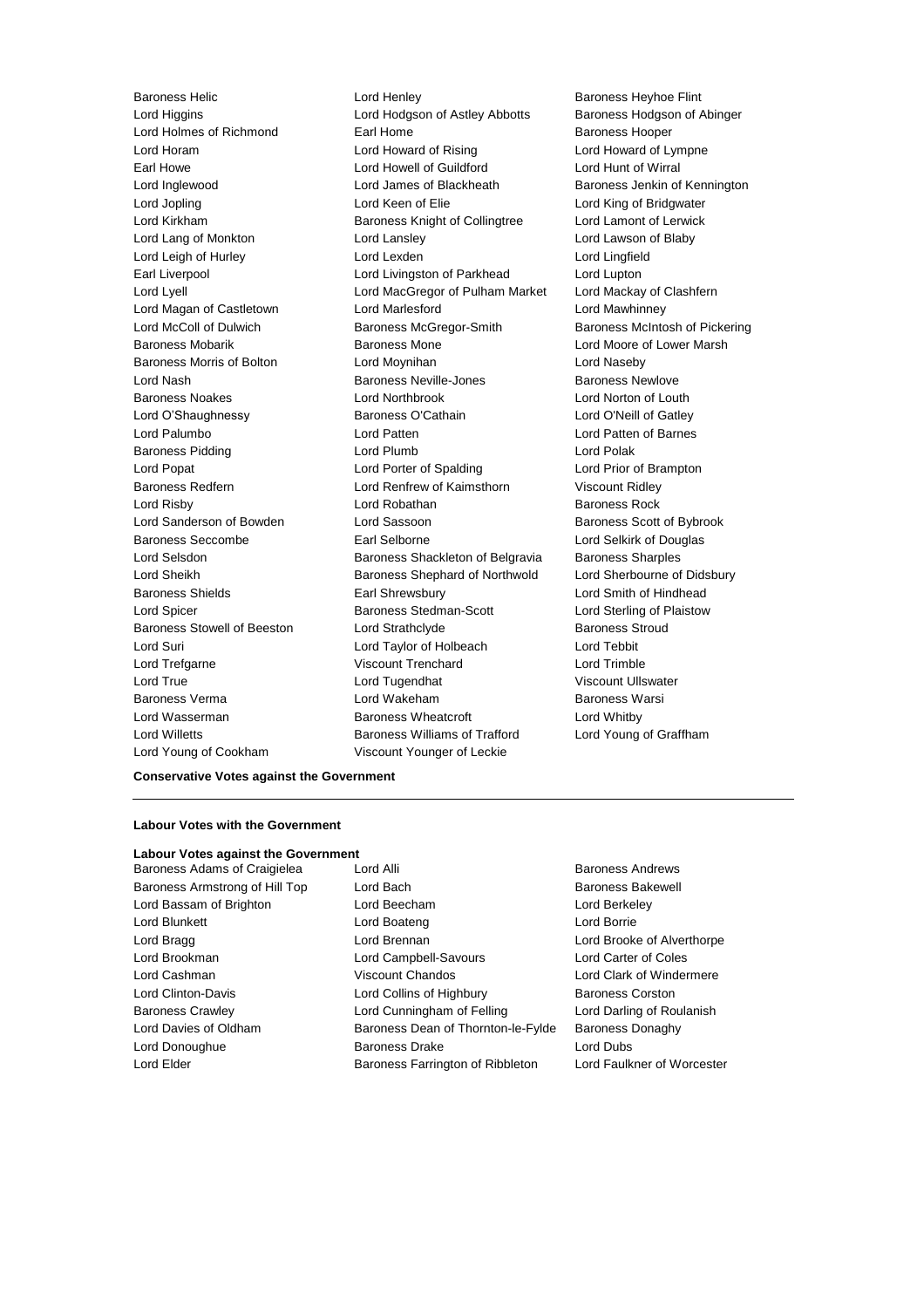Lord Foster of Bishop Auckland Baroness Gale Lord Giddens Lord Glasman Baroness Golding Lord Gordon of Strathblane Baroness Goudie Baroness Gould of Potternewton Lord Griffiths of Burry Port Lord Grocott Lord Hain Viscount Hanworth Lord Harris of Haringey Lord Hart of Chilton Lord Haworth Baroness Hayter of Kentish Town Baroness Healy of Primrose Hill Lord Hollick Baroness Hollis of Heigham Lord Howarth of Newport Baroness Howells of St Davids Lord Howie of Troon Lord Hoyle Lord Hughes of Woodside Lord Hunt of Chesterton Lord Hunt of Kings Heath Lord Irvine of Lairg Baroness Jay of Paddington **Lord Jones** Baroness Jones of Whitchurch Baroness Jowell **Lord Lord Judd** Lord Lord Lord Kennedy of Southwark Baroness Kennedy of Cradley Baroness King of Bow Baroness Kinnock of Holyhead Lord Kinnock Lord Kirkhill Baroness Lawrence of Clarendon Lord Layard Lord Lea of Crondall Lord Lennie Lord Liddle **Lord Lipsey** Lord Lipsey **Baroness Lister of Burtersett** Lord Livermore Lord Macdonald of Tradeston Lord MacKenzie of Culkein Baroness Mallalieu Lord Mandelson Lord Maxton Lord McAvoy **Baroness McIntosh of Hudnall** Lord Mendelsohn Lord Mitchell **Baroness Morgan of Ely** Baroness Morris of Yardley Lord Morris of Aberavon Lord Morris of Handsworth Lord Murphy of Torfaen Baroness Nye Lord O'Neill of Clackmannan Lord Patel of Bradford Lord Pendry Baroness Pitkeathley Lord Plant of Highfield Baroness Prosser **Baroness Prosser Lord Radice Baroness Ramsay of Cartvale** Lord Rea **Baroness Rebuck** Lord Reid of Cardowan Baroness Rebuck Lord Richard Lord Robertson of Port Ellen Lord Rooker Lord Rosser **Lord Rowlands** Baroness Royall of Blaisdon Lord Sawyer Baroness Scotland of Asthal Baroness Sherlock Baroness Smith of Basildon Baroness Smith of Gilmorehill Lord Snape Lord Soley Lord Stevenson of Balmacara Lord Stone of Blackheath Lord Taylor of Blackburn Baroness Taylor of Bolton Lord Temple-Morris Baroness Thornton Lord Tomlinson Lord Tunnicliffe Lord Turnberg **Baroness Wall of New Barnet** Baroness Warwick of Undercliffe Lord Watson of Invergowrie Lord Watts Lord West of Spithead Baroness Wheeler **Baroness Whitaker** Lord Whitty Lord Williams of Elvel **Lord Wood of Anfield** Baroness Worthington Baroness Young of Old Scone Lord Young of Norwood Green

### **Liberal Democrat Votes with the Government**

# **Liberal Democrat Votes against the Government**

|                                     |                                | Mandevill       |
|-------------------------------------|--------------------------------|-----------------|
| <b>Baroness Barker</b>              | Lord Beith                     | <b>Baroness</b> |
| Baroness Bonham-Carter of Yarnbury  | Baroness Bowles of Berkhamsted | Lord Brad       |
| <b>Baroness Brinton</b>             | Lord Bruce of Bennachie        | <b>Baroness</b> |
| Lord Campbell of Pittenweem         | Lord Chidgey                   | Lord Cler       |
| <b>Lord Cotter</b>                  | Lord Dholakia                  | <b>Baroness</b> |
| <b>Baroness Featherstone</b>        | Lord Foster of Bath            | Lord Fox        |
| Baroness Garden of Frognal          | Lord German                    | Lord Grea       |
| <b>Baroness Grender</b>             | <b>Baroness Hamwee</b>         | <b>Baroness</b> |
| <b>Baroness Humphreys</b>           | Lord Hussain                   | <b>Baroness</b> |
| Baroness Janke                      | Lord Jones of Cheltenham       | Lord Kirk       |
| <b>Baroness Kramer</b>              | Lord Lee of Trafford           | Lord Lest       |
| Baroness Linklater of Butterstone   | Lord Loomba                    | <b>Baroness</b> |
| <b>Baroness Maddock</b>             | <b>Baroness Manzoor</b>        | Lord McN        |
| Baroness Miller of Chilthorne Domer | Lord Newby                     | Baroness        |
|                                     |                                |                 |

Baroness Bakewell of Hardington Mandeville Baroness Benjamin Baroness Bonham-Carter of Yarnbury Baroness Bowles of Berkhamsted Lord Bradshaw Baroness Burt of Solihull Lord Clement-Jones Baroness Doocey Lord Greaves Baroness Harris of Richmond Baroness Hussein-Ece Lord Kirkwood of Kirkhope Lord Lester of Herne Hill Baroness Ludford Lord McNally Baroness Northover